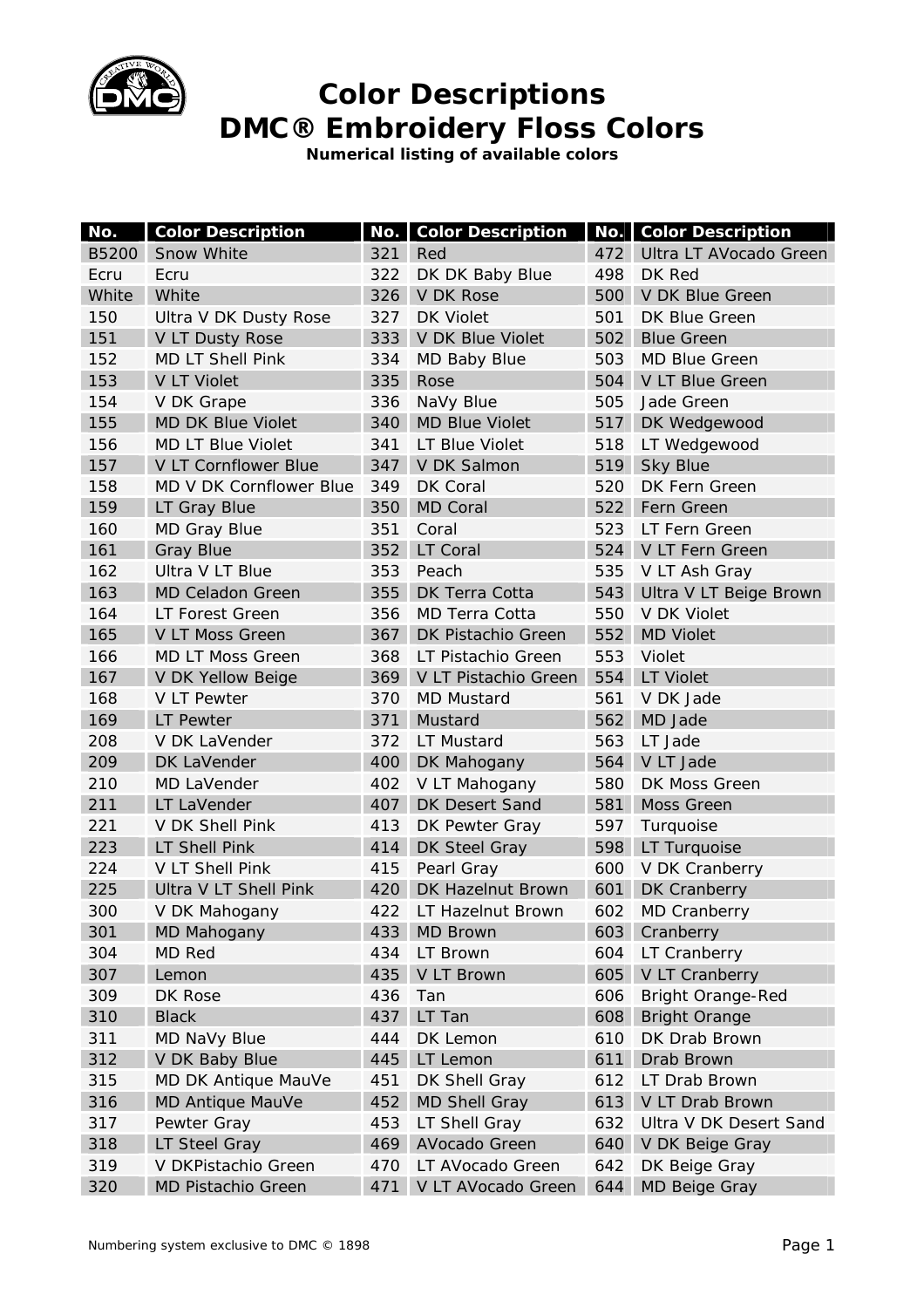

**Numerical listing of available colors** 

| No. | <b>Color Description</b> | No. | <b>Color Description</b>  | No. | <b>Color Description</b>   |  |
|-----|--------------------------|-----|---------------------------|-----|----------------------------|--|
| 645 | V DK Beaver Gray         | 775 | V LT Baby Blue            | 839 | DK Beige Brown             |  |
| 646 | DK Beaver Gray           | 776 | <b>MD Pink</b>            | 840 | MD Beige Brown             |  |
| 647 | <b>MD Beaver Gray</b>    | 777 | V DK Raspberry            | 841 | LT Beige Brown             |  |
| 648 | LT Beaver Gray           | 778 | V LT Antique Mauve        | 842 | V LT Beige Brown           |  |
| 666 | <b>Bright Red</b>        | 779 | DK Cocoa                  | 844 | Ultra DK Beaver Gray       |  |
| 676 | LT Old Gold              | 780 | Ultra V DK Topaz          | 869 | V DK Hazelnut Brown        |  |
| 677 | V LT Old Gold            | 781 | V DK Topaz                | 890 | Ultra DK Pistachio Green   |  |
| 680 | DK Old Gold              | 782 | DK Topaz                  | 891 | <b>DK Carnation</b>        |  |
| 699 | Green                    | 783 | <b>MD Topaz</b>           | 892 | <b>MD Carnation</b>        |  |
| 700 | <b>Bright Green</b>      | 791 | V DK Cornflower Blue      | 893 | <b>LT Carnation</b>        |  |
| 701 | LT Green                 | 792 | <b>DK Cornflower Blue</b> | 894 | V LT Carnation             |  |
| 702 | <b>Kelly Green</b>       | 793 | <b>MD Cornflower Blue</b> | 895 | V DK Hunter Green          |  |
| 703 | Chartreuse               | 794 | LT Cornflower Blue        | 898 | V DK Coffee Brown          |  |
| 704 | <b>Bright Chartreuse</b> | 796 | DK Royal Blue             | 899 | <b>MD Rose</b>             |  |
| 712 | Cream                    | 797 | Royal Blue                | 900 | DK Burnt Orange            |  |
| 718 | Plum                     | 798 | DK Delft Blue             | 902 | V DK Garnet                |  |
| 720 | DK Orange Spice          | 799 | MD Delft Blue             | 904 | V DK Parrot Green          |  |
| 721 | <b>MD Orange Spice</b>   | 800 | Pale Delft Blue           | 905 | DK Parrot Green            |  |
| 722 | LT Orange Spice          | 801 | DK Coffee Brown           | 906 | <b>MD Parrot Green</b>     |  |
| 725 | MD LT Topaz              | 803 | Ultra V DK Baby Blue      | 907 | <b>LT Parrot Green</b>     |  |
| 726 | LT Topaz                 | 806 | DK Peacock Blue           | 909 | V DK Emerald Green         |  |
| 727 | V LT Topaz               | 807 | Peacock Blue              | 910 | <b>DK Emerald Green</b>    |  |
| 728 | Topaz                    | 809 | Delft Blue                | 911 | <b>MD Emerald Green</b>    |  |
| 729 | <b>MD Old Gold</b>       | 813 | LT Blue                   | 912 | LT Emerald Green           |  |
| 730 | V DK Olive Green         | 814 | <b>DK</b> Garnet          | 913 | <b>MD Nile Green</b>       |  |
| 731 | DK Olive Green           | 815 | <b>MD Garnet</b>          | 915 | DK Plum                    |  |
| 732 | <b>Olive Green</b>       | 816 | Garnet                    | 917 | <b>MD Plum</b>             |  |
| 733 | <b>MD Olive Green</b>    | 817 | V DK Coral Red            | 918 | DK Red Copper              |  |
| 734 | LT Olive Green           | 818 | <b>Baby Pink</b>          | 919 | <b>Red Copper</b>          |  |
| 738 | V LT Tan                 | 819 | LT Baby Pink              | 920 | MD Copper                  |  |
| 739 | Ultra V LT Tan           | 820 | V DK Royal Blue           | 921 | Copper                     |  |
| 740 | Tangerine                | 822 | LT Beige Gray             | 922 | LT Copper                  |  |
| 741 | <b>MD</b> Tangerine      | 823 | DK Navy Blue              | 924 | V DK Gray Green            |  |
| 742 | LT Tangerine             | 824 | V DK Blue                 | 926 | MD Gray Green              |  |
| 743 | <b>MD Yellow</b>         | 825 | DK Blue                   | 927 | LT Gray Green              |  |
| 744 | Pale Yellow              | 826 | <b>MD Blue</b>            | 928 | V LT Gray Green            |  |
| 745 | LT Pale Yellow           | 827 | V LT Blue                 | 930 | DK Antique Blue            |  |
| 746 | Off White                | 828 | Ultra V V LT Blue         | 931 | <b>MD Antique Blue</b>     |  |
| 747 | V LT Sky Blue            | 829 | V DK Golden Olive         | 932 | LT Antique Blue            |  |
| 754 | LT Peach                 | 830 | DK Golden Olive           | 934 | <b>Black Avocado Green</b> |  |
| 758 | V LT Terra Cotta         | 831 | MD Golden Olive           | 935 | DK Avocado Green           |  |
| 760 | Salmon                   | 832 | Golden Olive              | 936 | V DK Avocado Green         |  |
| 761 | LT Salmon                | 833 | LT Golden Olive           | 937 | MD Avocado Green           |  |
| 762 | V LT Pearl Gray          | 834 | V LT Golden Olive         | 938 | Ultra DK Coffee Brown      |  |
| 772 | V LT Yellow Green        | 838 | V DK Beige Brown          | 939 | V DK Navy Blue             |  |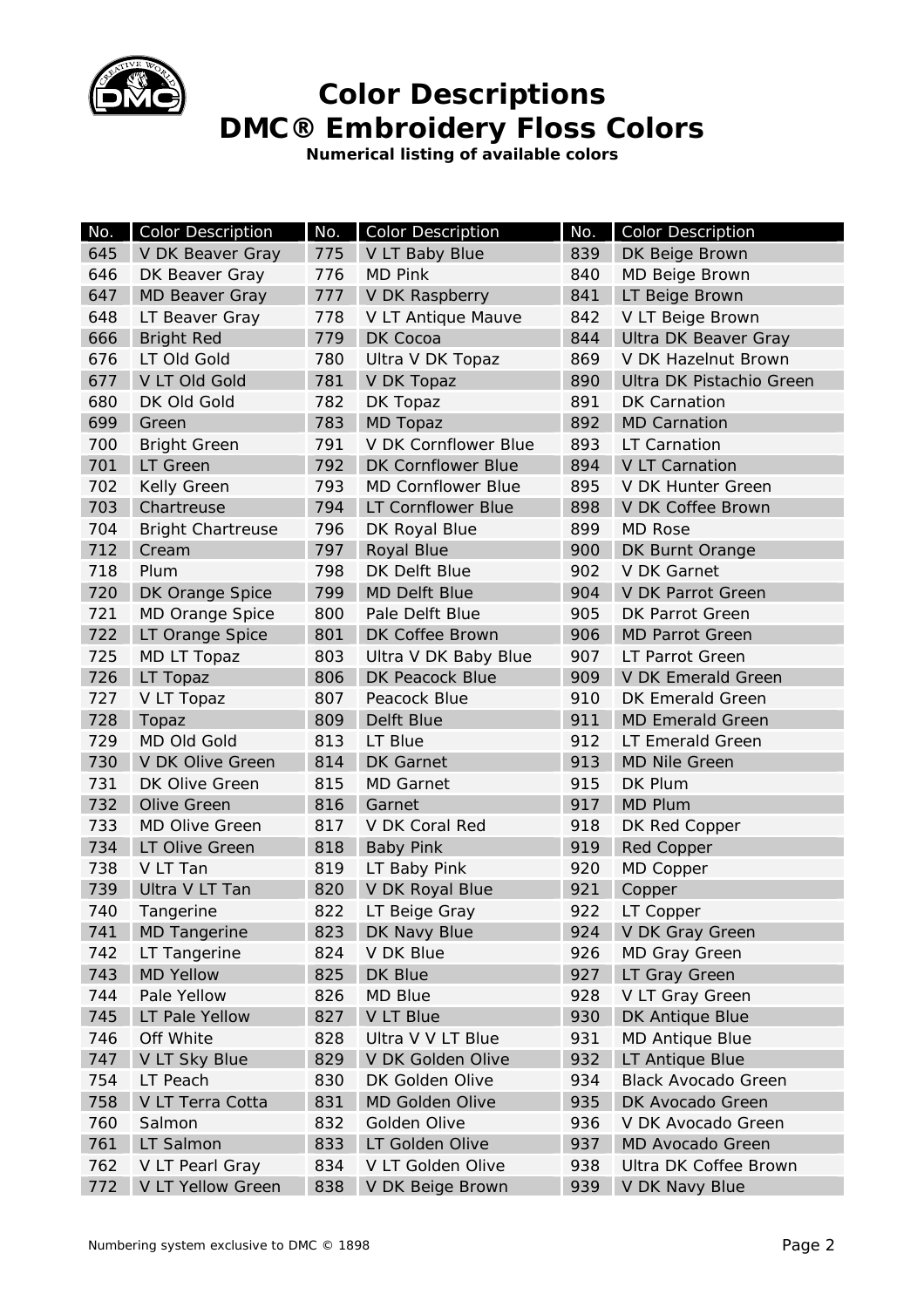

**Numerical listing of available colors** 

| No.  | <b>Color Description</b> | No.  | <b>Color Description</b>   | No.  | <b>Color Description</b>   |
|------|--------------------------|------|----------------------------|------|----------------------------|
| 943  | MD Aquamarine            | 3041 | <b>MD Antique Violet</b>   | 3740 | DK Antique Violet          |
| 945  | Tawny                    | 3042 | LT Antique Violet          | 3743 | V LT Antique Violet        |
| 946  | <b>MD Burnt Orange</b>   | 3045 | DK Yellow Beige            | 3746 | DK Blue Violet             |
| 947  | <b>Burnt Orange</b>      | 3046 | <b>MD Yellow Beige</b>     | 3747 | V LT Blue Violet           |
| 948  | V LT Peach               | 3047 | LT Yellow Beige            | 3750 | V DK Antique Blue          |
| 950  | LT Desert Sand           | 3051 | DK Green Gray              | 3752 | V LT Antique Blue          |
| 951  | LT Tawny                 | 3052 | <b>MD Green Gray</b>       | 3753 | Ultra V LT Antique Blue    |
| 954  | Nile Green               | 3053 | Green Gray                 | 3755 | <b>Baby Blue</b>           |
| 955  | LT Nile Green            | 3064 | <b>Desert Sand</b>         | 3756 | Ultra V LT Baby Blue       |
| 956  | Geranium                 | 3072 | V LT Beaver Gray           | 3760 | MD Wedgewood               |
| 957  | Pale Geranium            | 3078 | V LT Golden Yellow         | 3761 | LT Sky Blue                |
| 958  | DK Seagreen              | 3325 | LT Baby Blue               | 3765 | V DK Peacock Blue          |
| 959  | <b>MD Seagreen</b>       | 3326 | <b>LT Rose</b>             | 3766 | LT Peacock Blue            |
| 961  | DK Dusty Rose            | 3328 | DK Salmon                  | 3768 | DK Gray Green              |
| 962  | <b>MD Dusty Rose</b>     | 3340 | <b>MD Apricot</b>          | 3770 | V LT Tawny                 |
| 963  | Ultra V LT Dusty Rose    | 3341 | Apricot                    | 3771 | Ultra V LT Terra Cotta     |
| 964  | LT Seagreen              | 3345 | <b>DK Hunter Green</b>     | 3772 | V DK Desert Sand           |
| 966  | MD Baby Green            | 3346 | <b>Hunter Green</b>        | 3773 | <b>MD Desert Sand</b>      |
| 967  | <b>V LT Apricot</b>      | 3347 | <b>MD Yellow Green</b>     | 3774 | V LT Desert Sand           |
| 970  | LT Pumpkin               | 3348 | LT Yellow Green            | 3776 | LT Mahogany                |
| 971  | Pumpkin                  | 3350 | <b>Ultra DK Dusty Rose</b> | 3777 | V DK Terra Cotta           |
| 972  | Deep Canary              | 3354 | LT Dusty Rose              | 3778 | LT Terra Cotta             |
| 973  | <b>Bright Canary</b>     | 3362 | <b>DK Pine Green</b>       | 3779 | Ultra V LT Terra Cotta     |
| 975  | DK Golden Brown          | 3363 | <b>MD Pine Green</b>       | 3781 | DK Mocha Brown             |
| 976  | <b>MD Golden Brown</b>   | 3364 | Pine Green                 | 3782 | LT Mocha Brown             |
| 977  | LT Golden Brown          | 3371 | <b>Black Brown</b>         | 3787 | DK Brown Gray              |
| 986  | V DK Forest Green        | 3607 | LT Plum                    | 3790 | <b>Ultra DK Beige Gray</b> |
| 987  | <b>DK Forest Green</b>   | 3608 | V LT Plum                  | 3799 | V DK Pewter Gray           |
| 988  | <b>MD Forest Green</b>   | 3609 | Ultra LT Plum              | 3801 | V DK Melon                 |
| 989  | <b>Forest Green</b>      | 3685 | V DK Mauve                 | 3802 | V DK Antique Mauve         |
| 991  | DK Aquamarine            | 3687 | Mauve                      | 3803 | <b>DK Mauve</b>            |
| 992  | LT Aquamarine            | 3688 | <b>MD Mauve</b>            | 3804 | DK Cyclamen Pink           |
| 993  | V LT Aquamarine          | 3689 | LT Mauve                   | 3805 | <b>Cyclamen Pink</b>       |
| 995  | <b>DK Electric Blue</b>  | 3705 | DK Melon                   | 3806 | LT Cyclamen Pink           |
| 996  | <b>MD Electric Blue</b>  | 3706 | <b>MD Melon</b>            | 3807 | <b>Cornflower Blue</b>     |
| 3011 | DK Khaki Green           | 3708 | LT Melon                   | 3808 | Ultra V DK Turquoise       |
| 3012 | <b>MD Khaki Green</b>    | 3712 | <b>MD Salmon</b>           | 3809 | V DK Turquoise             |
| 3013 | LT Khaki Green           | 3713 | V LT Salmon                | 3810 | DK Turquoise               |
| 3021 | V DK Brown Gray          | 3716 | V LT Dusty Rose            | 3811 | V LT Turquoise             |
| 3022 | <b>MD Brown Gray</b>     | 3721 | DK Shell Pink              | 3812 | V DK Seagreen              |
| 3023 | LT Brown Gray            | 3722 | <b>MD Shell Pink</b>       | 3813 | LT Blue Green              |
| 3024 | V LT Brown Gray          | 3726 | DK Antique Mauve           | 3814 | Aquamarine                 |
| 3031 | V DK Mocha Brown         | 3727 | LT Antique Mauve           | 3815 | DK Celadon Green           |
| 3032 | MD Mocha Brown           | 3731 | V DK Dusty Rose            | 3816 | Celadon Green              |
| 3033 | V LT Mocha Brown         | 3733 | <b>Dusty Rose</b>          | 3817 | LT Celadon Green           |